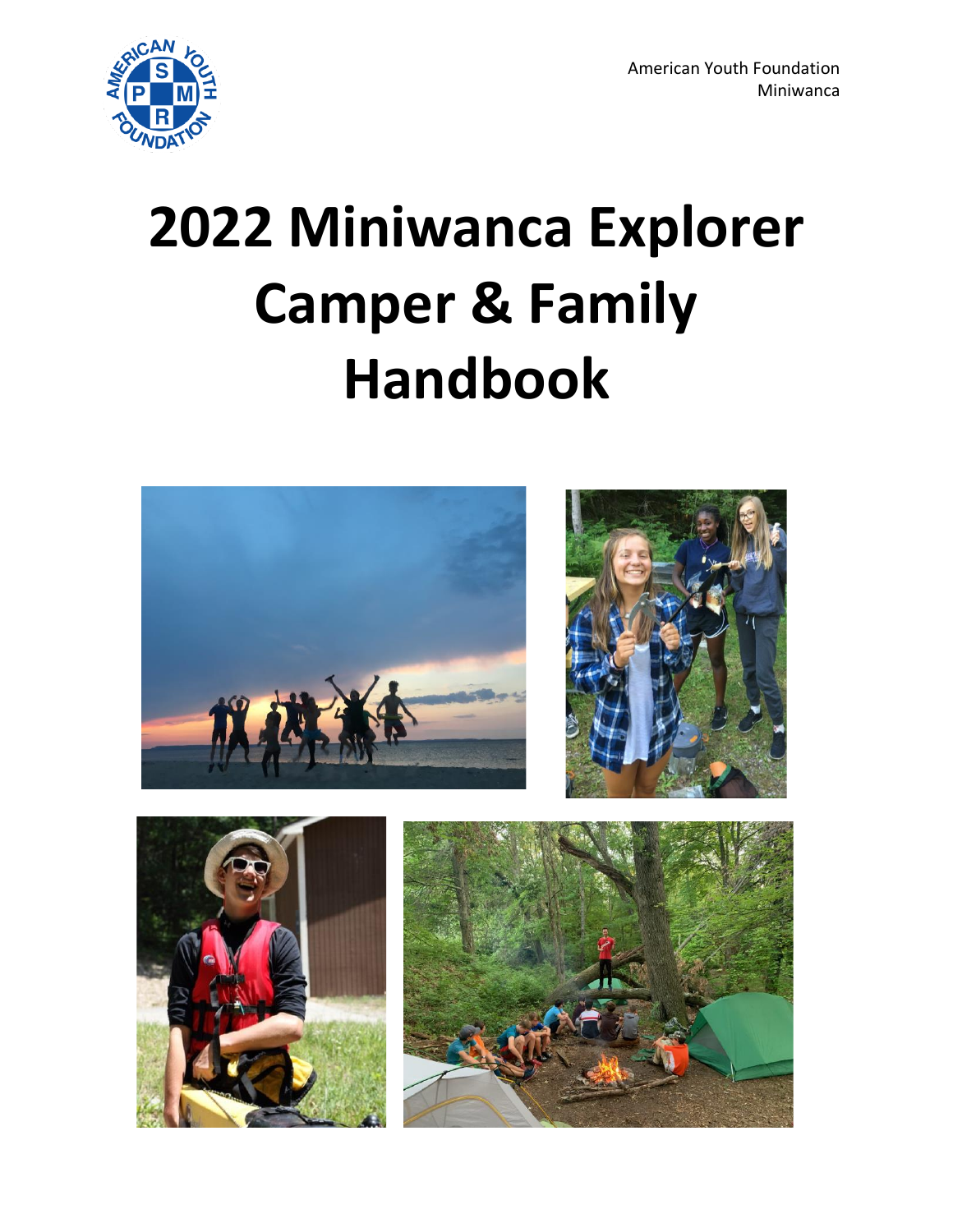

## **Table of Contents**

| $\bullet$ |  |
|-----------|--|
|           |  |
|           |  |
| $\bullet$ |  |
|           |  |
|           |  |
|           |  |
|           |  |
|           |  |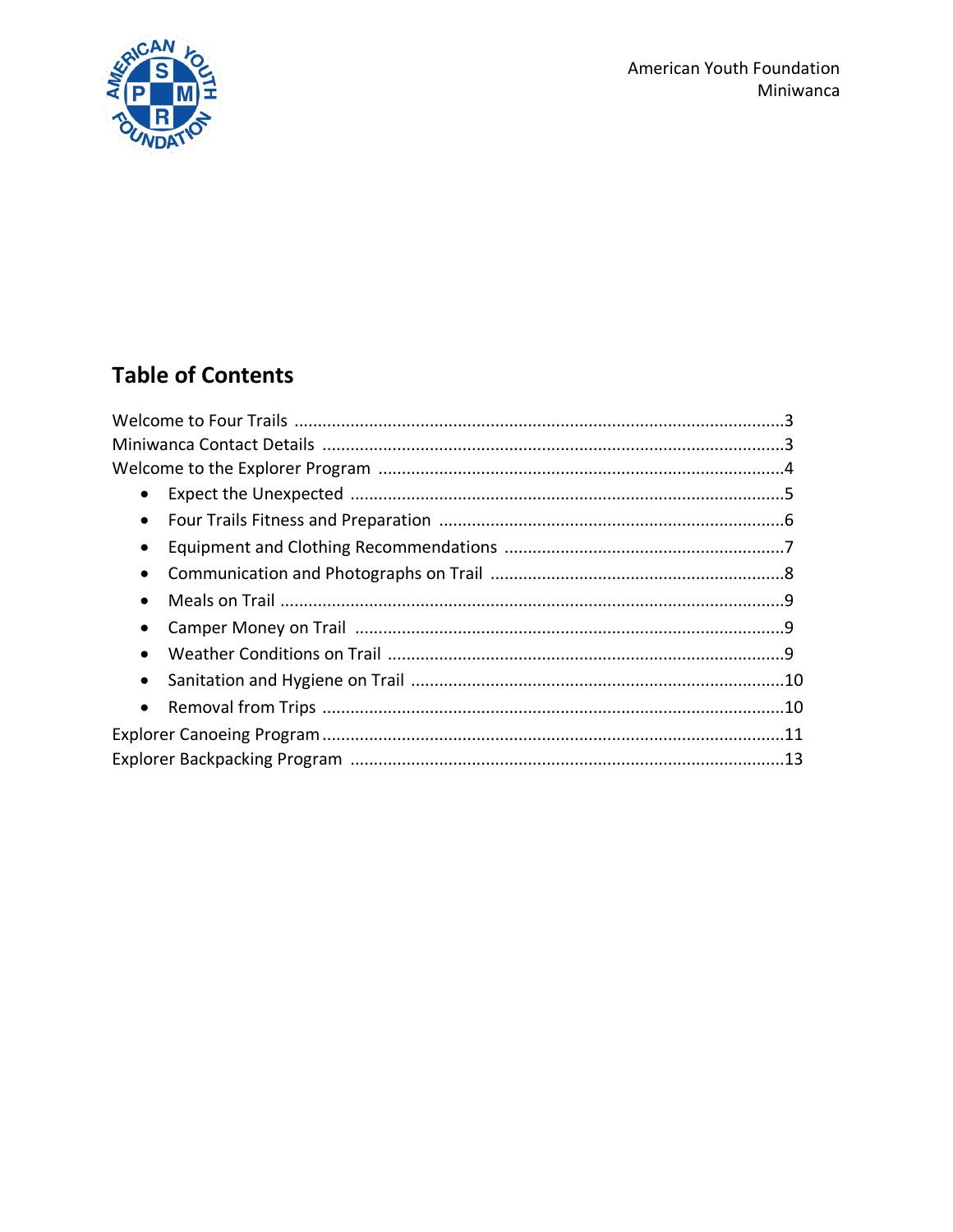## **Welcome to Four Trails**

Dear Explorer Camper & Family,

Whether this is your first time in Four Trails or you're returning for another summer of adventure, we are so excited to welcome you to the Explorer program. Your participation in this program is the start of an experience where you will connect, play, and reflect in the outdoors, and we are thrilled to invite you on this adventure.

The foundation of Four Trials is the believe that, when we explore and discover the wonder of the natural world, we also explore and venture inward. When we pay to the astounding outdoors, we also pay attention to our equally astounding inner selves. We then use that selfknowledge to be better, more engaged community members.

This handbook is a good place to begin your preparations for the adventure ahead. The first section, Welcome to the Explorer Program, covers many need-to-know topics for Explorer campers, and the following sections offer a thorough explanation of Explorer campers can expect to do on trail.

If you have any additional questions after reviewing this information, please email or call us. Get outside, listen, play, feel, connect, and happy trails!

Emily Knuth [eknuth@ayf.com](mailto:eknuth@ayf.com) Girls Camp Director Michael Harter [mharter@ayf.com](mailto:mharter@ayf.com) Boys Camp Director

Griffin Vogler [gvogler@ayf.com](mailto:gvogler@ayf.com) 

Operations Director Girls Camp Assistant Regan Gibson Wiesler [rgibson@ayf.com](mailto:rgibson@ayf.com) Director

## **Miniwanca Contact Information**

8845 W. Garfield Road Shelby, MI 49455 [MiniwancaCamps@ayf.com](mailto:MiniwancaCamps@ayf.com)

Miniwanca Main Office: 231-861-2262 Girls Camp: 231-861-3343 Boys Camp Office: 231-861-3342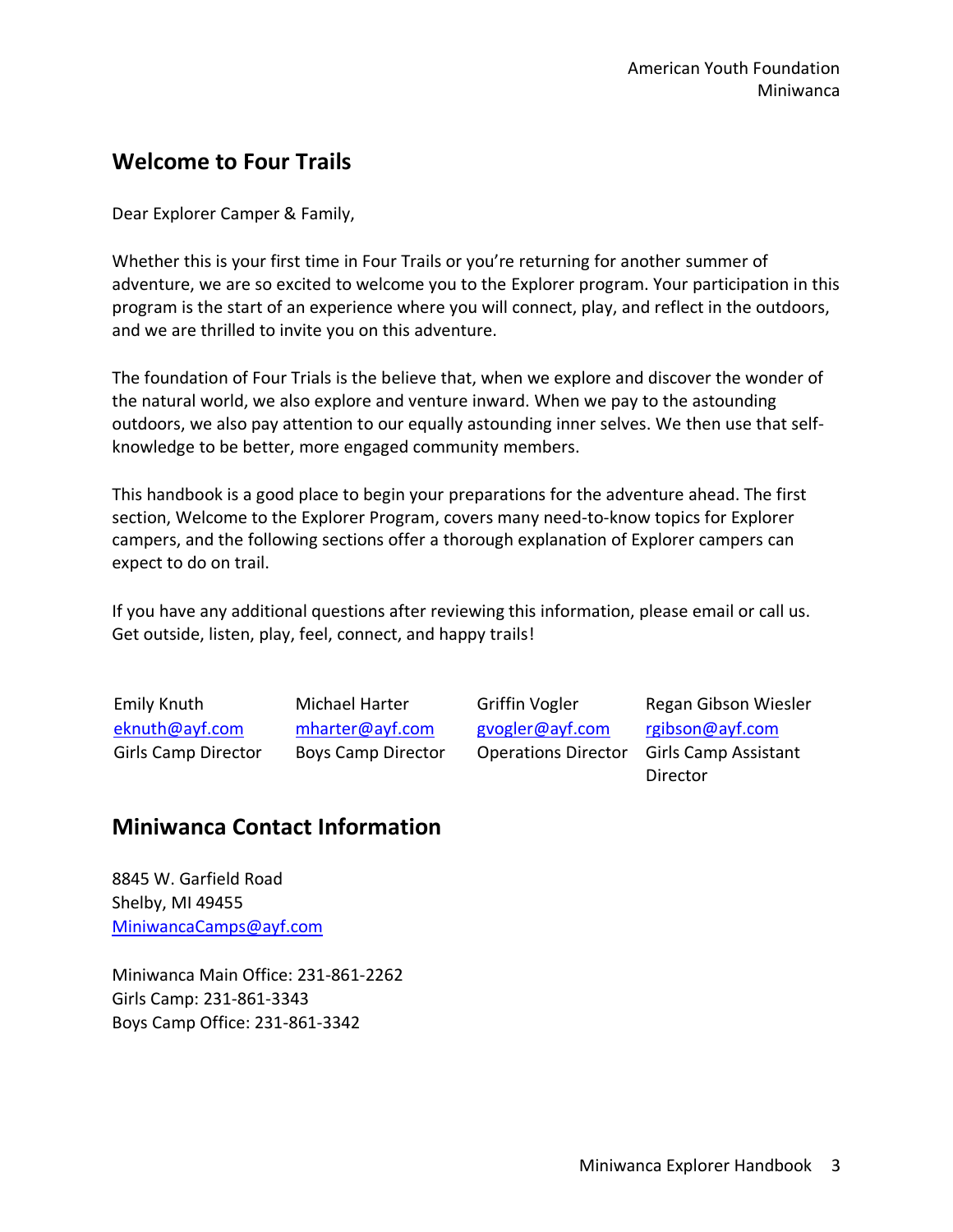### **Welcome to the Explorer Program**

As an Explorer, your camper will embark on multiple adventures as they discover the fundamentals of outdoor trips in their introduction to Miniwanca's adventure programs. They will travel through the beautiful wilderness of Western Michigan and experience a variety of landscapes while canoeing and backpacking.

These self-supported adventures challenge campers to carry all food and supplies they'll need for the duration of their trip. They'll reflect on how they can best support each other as they build friendships, gain confidence, and thrive in the mobile communities they create on trail.

Families should also carefully review the [2022 Camper & Family Handbook,](https://ayf.com/wp-content/uploads/2022/03/2022-Miniwanca-Handbook.pdf) which outlines Opening and Closing Day information, 2022 health policies and protocols, and other important AYF policies and information.

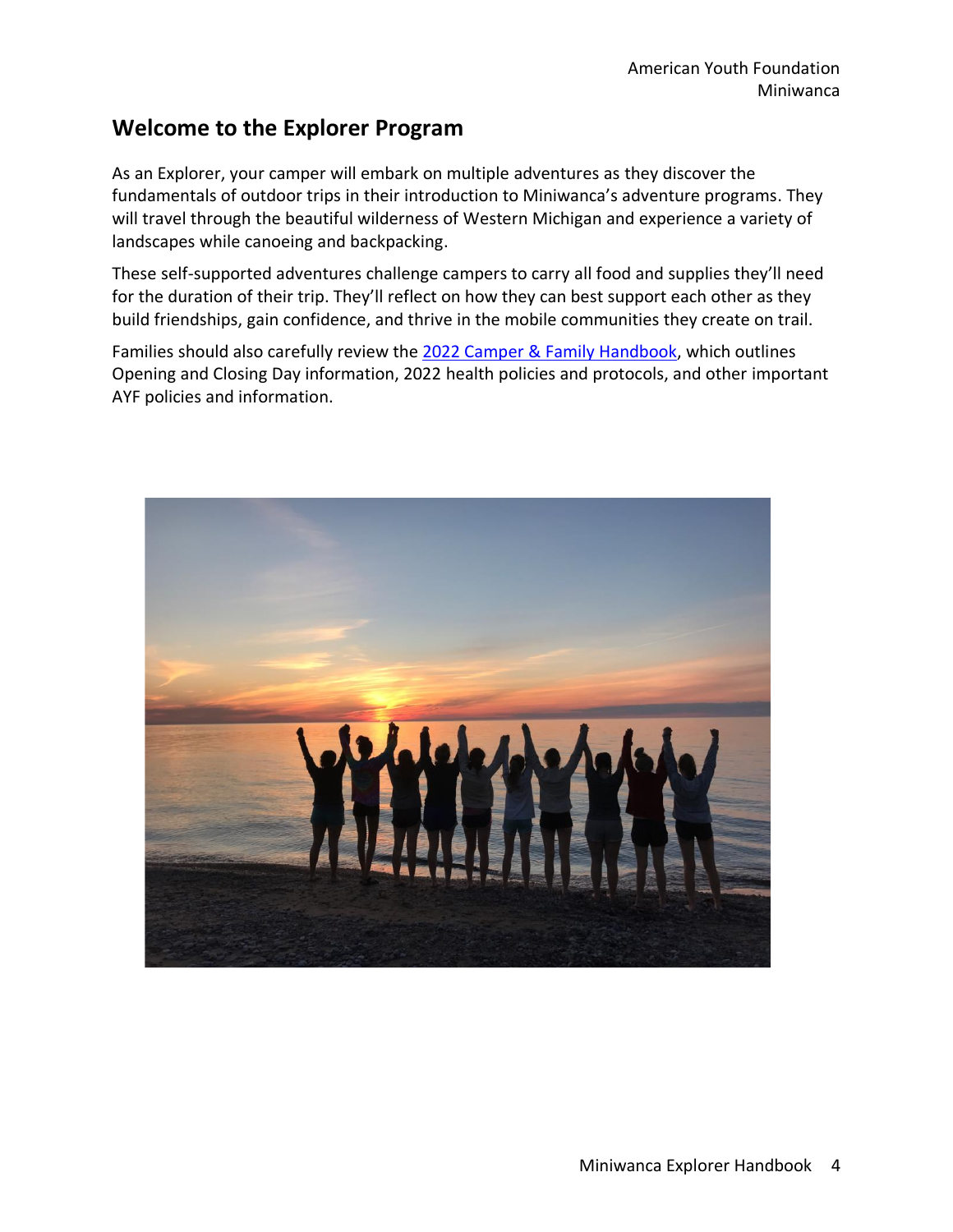## **Expect the Unexpected**

The AYF makes every reasonable effort to ensure a fun, safe camp experience where campers are encouraged to achieve their personal best. However, we cannot foresee or control every circumstance. Group dynamics, failure to follow instruction, missing a turn, interactions with people not affiliated with the AYF, inclement weather, and other environmental hazards can create unexpected challenges on trail. Our staff is trained for unexpected situations, and as a result our unplanned programmatic elements often serve as the greatest catalyst for teaching our participants life skills. Campers gain problem-solving skills as they resolve low-level incidents during their turn as "leader of the day" under the supervision of their trip leader.

Unforeseen circumstances can provide campers a valuable opportunity for critical thinking and problem-solving. Should an incident occur, our priority is camper safety and quality of the overall group experience. Our course of action may include but is not limited to: addressing the incident with individuals involved or the entire trip group, facilitating group collaboration to determine the next best steps, and/or intentionally adjusting the itinerary.

For a positive group and individual experience, it is important campers come to Miniwanca physically fit, mentally prepared, and with the correct equipment. Be sure to follow the specific training and equipment recommendations included in the following sections.

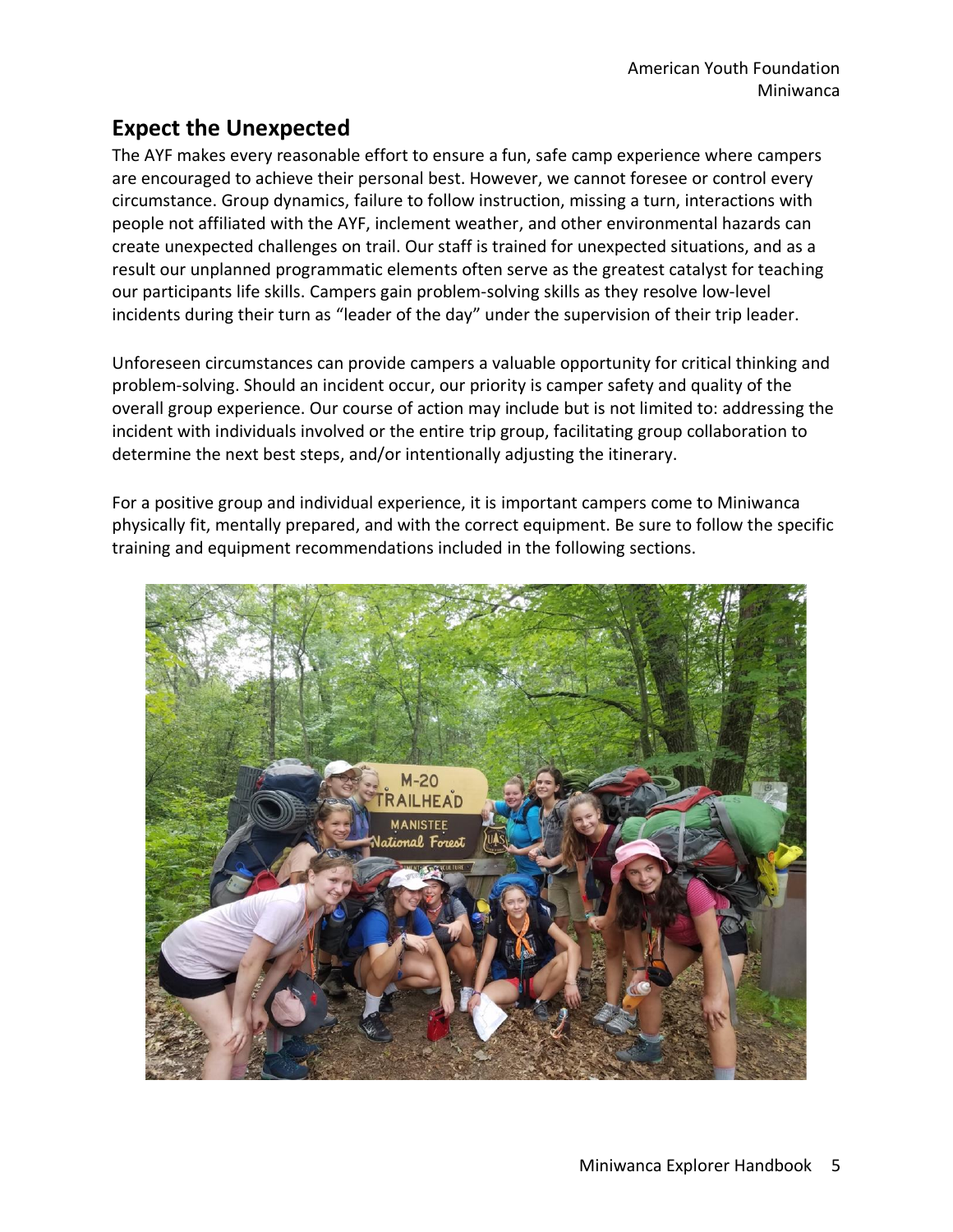## **Four Trails Fitness and Trip Preparation**

It is important campers arrive with a base level of fitness that allows them to participate in physical activity up to several hours at a time. We have created Four Trails Fitness and Training Program and strongly recommend campers complete it to ensure their safety and enjoyment and that of their trail group.

Suggested activities to prepare for a Four Trails trip include:

- Cycling on a bike or exercise machine.
- Swimming, running, or another cardio-intensive activity.
- Yoga or other activity that increases flexibility and core strength.
- Strength-training exercises including push-ups, sit-ups, chin-ups, pull-ups, and supervised weight training.
- Practicing healthy levels of hydration, diet, and rest.

**Cardiovascular Endurance Assessment:** Find a 1.5-mile course (local running track or set a back road course with a car) and run and/or walk the course as fast as you can. Ideally, a Four trails camper should be able to complete this 1.5-mile course in less than 15 minutes.

|                | Cardiovascular   |                           | <b>Strength</b>  |                    |
|----------------|------------------|---------------------------|------------------|--------------------|
| Week           | Days per<br>week | <b>Minutes</b><br>per day | Days per<br>week | Minutes per<br>day |
|                | 3                | 30                        | 2                | 15                 |
| $\overline{2}$ |                  | 30                        | $\overline{2}$   | 15                 |
| 3              |                  | 30                        | 3                | 20                 |
| 4              |                  | 30                        | 3                | 30                 |
| 5              |                  | 40                        | 3                | 30                 |
| 6              |                  | 50                        | 3                | 30                 |
|                |                  | 30                        | 3                | 45                 |
| 8              |                  | 60                        |                  | 45                 |

#### **Suggested Training Program**

These activities will boost a camper's physical and mental readiness and minimize the stress related to these physically demanding trip experiences.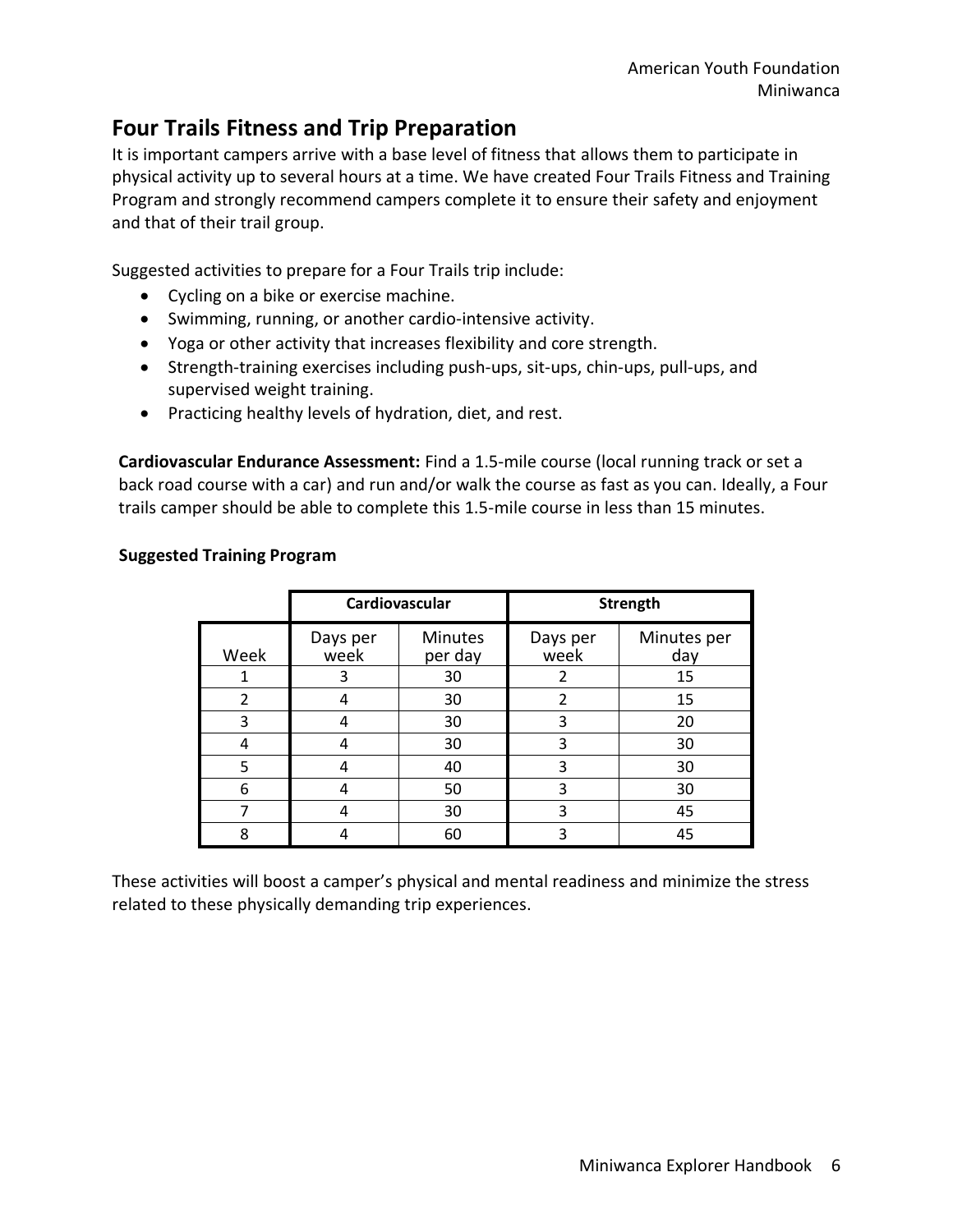## **Equipment and Clothing Recommendations**

Miniwanca provides as much group gear and equipment as possible, such as canoes, tents, dry bags, and backpacks. In general, campers are responsible for personal gear including clothing, sleeping bags, and sleeping pads. Please carefully review the [Explorer Packing List](https://ayf.com/wp-content/uploads/2022/04/MW-EXP-Packing-List-2022.pdf) to ensure your camper has all the items necessary for a safe, fun experience. We encourage campers to consider cost-effective and environmentally sustainable gear options like borrowing from friends and family or purchasing secondhand items in good condition.

Campers must bring all required layers of clothing, including insulating and synthetic layers for warmth. Temperatures on trail can range from 40 degrees F to 90-plus degrees F, and the weather is variable. Review the following information and recommendations and contact us if you have questions.

#### **Fabrics**

Synthetic fabrics such as polyester or wool are excellent insulators, and we indicate which clothing and gear items should be made of these materials o[n the packing list.](https://ayf.com/wp-content/uploads/2022/04/MW-EXP-Packing-List-2022.pdf) Cotton loses its insulating properties when wet and won't keep campers warm, comfortable, and happy on trail.

Conversely, many campers prefer cotton, nylon, or quick-drying fabrics that keep them cool during long, hot days of hiking and canoeing. Campers should both options available to adapt to fluctuating temperatures. Learn more about outdoor clothing basics.

#### **Layers**

Layering trip clothing is the best way for campers to adjust to changing environments. We recommend three layers, starting with a thin base layer (long underwear, tops and bottoms), a second layer (long-sleeve shirt, pants), and a heavier fleece outer-layer. The camper's raincoat should be able to fit these three layers underneath without feeling too tight or restrictive. Learn [more about layering basics.](https://www.rei.com/learn/expert-advice/layering-basics.html)

#### **Rain Gear**

Waterproof rain gear is necessary to keep campers dry and comfortable. Campers should test their raincoat in the shower before arrival. Families can purchase re-waterproofing sprays if the raincoat is several years old. [Learn more about rain gear basics.](https://www.rei.com/learn/expert-advice/rainwear.html)

#### **Sleeping Bags**

There are two important factors to consider about your sleeping bag for this trip: warmth and compressibility. Sleeping bags must have a **synthetic fill**. Like polyester and wool, synthetic fill sleeping bags maintain their insulating properties when wet. This is especially important for canoe = trips, when so much time is spent on the water. Sleeping bags must also have a temperature rating of at least 30 degrees F. Warmer ratings (10 to 20 degrees F) are also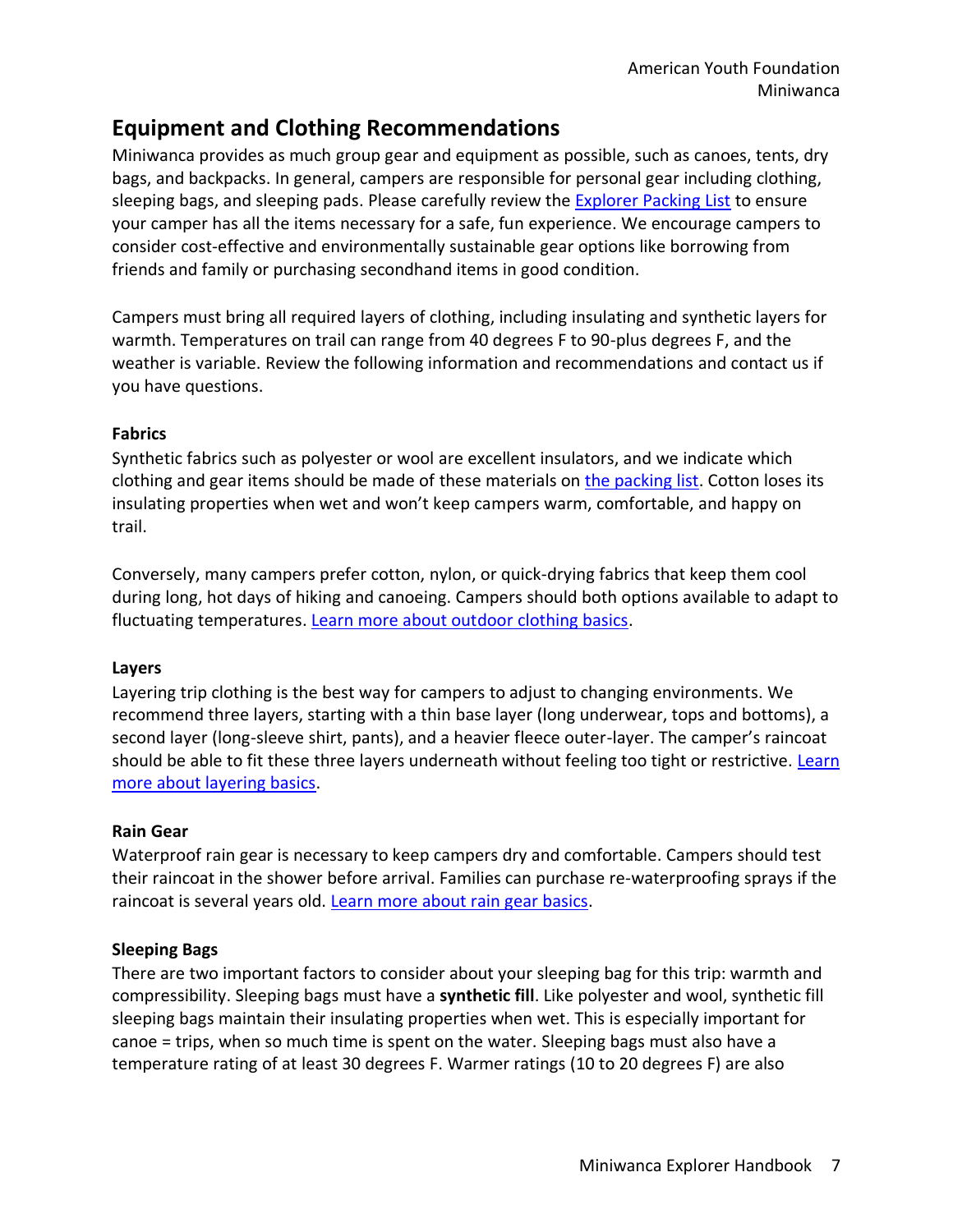adequate. Sleeping bags must also have a **compression stuff sack** with straps on the exterior that can be tightened to compress the bag. [Learn more about sleeping bags.](https://www.rei.com/learn/expert-advice/sleeping-bag.html)

#### **Sleeping Pads**

Sleeping pads help campers sleep comfortably in a wilderness setting. There are many different kinds, but the main considerations are weight/size, insulating ability, and comfort. The most basic requirement for a sleeping pad is that it keeps your camper off the ground, such as the Therm-a-Rest [Ridge Rest](https://www.thermarest.com/sleeping-pads/trek-and-travel/ridgerest-classic-sleeping-pad/ridgerest-classic.html) or [Z-Lite](https://www.thermarest.com/sleeping-pads/fast-and-light/z-lite-sol-sleeping-pad/z-lite-sol.html) sleeping pads. [Learn more about sleeping pads.](https://www.rei.com/learn/expert-advice/sleeping-pads.html)

#### **What Not to Bring**

We believe that the following items detract from the campers' experience or create a safety hazard. In respect of the community, please make sure not to bring these items:

- **Electronics such as smartphones, tablets, smartwatches, fitness trackers, e-readers, or other connected devices.** Digital cameras are OK. Any smartphone or connected device will be checked into safekeeping for the duration of the session.
- Snacks, sodas, or sports drinks. Because we have campers with severe food allergies, outside food, candy, and gum are not allowed.
- Pocket knives, hunting knives, hatchets, axes, lighters, matches, candles, or fireworks
- Aerosol cans for bug spray, sunscreen, or other products
- All medications, **including over-the-counter and vitamins**, must be turned into the Health Team at check in. Please review our [2022 Health Policies](https://ayf.com/wp-content/uploads/2022/02/MW-2022-Health-Updates.pdf) for more information.

If campers bring these items, staff will store them in safekeeping and return them at the end of camp.

## **Communication and Photography on Trail**

All Four Trails leaders carry a cell phone while on trail, as well as a satellite phone for more remote adventures. Miniwanca has regularly scheduled check-ins with trip leaders, and when possible, trip leaders notify Miniwanca when the group arrives at its daily destination.

Campers will can receive and send mail at camp before, between, and/or after their trips. All camper mail and care packages received while they are on trail will be stored until they return. Please review our care package and mail guidance in our [Miniwanca Camper & Family](https://ayf.com/wp-content/uploads/2022/03/2022-Miniwanca-Handbook.pdf)  [Handbook.](https://ayf.com/wp-content/uploads/2022/03/2022-Miniwanca-Handbook.pdf)

Due to the remote settings of these experiences, groups cannot provide regular detailed realtime updates or photographs. Photos from Four Trails trips will be available online when groups have returned to camp. Families will receive SmugMug login information via email once their camper's session begins. Learn more about our [revised Photo Policy.](https://ayf.com/ayf-onsite-photo-policy/)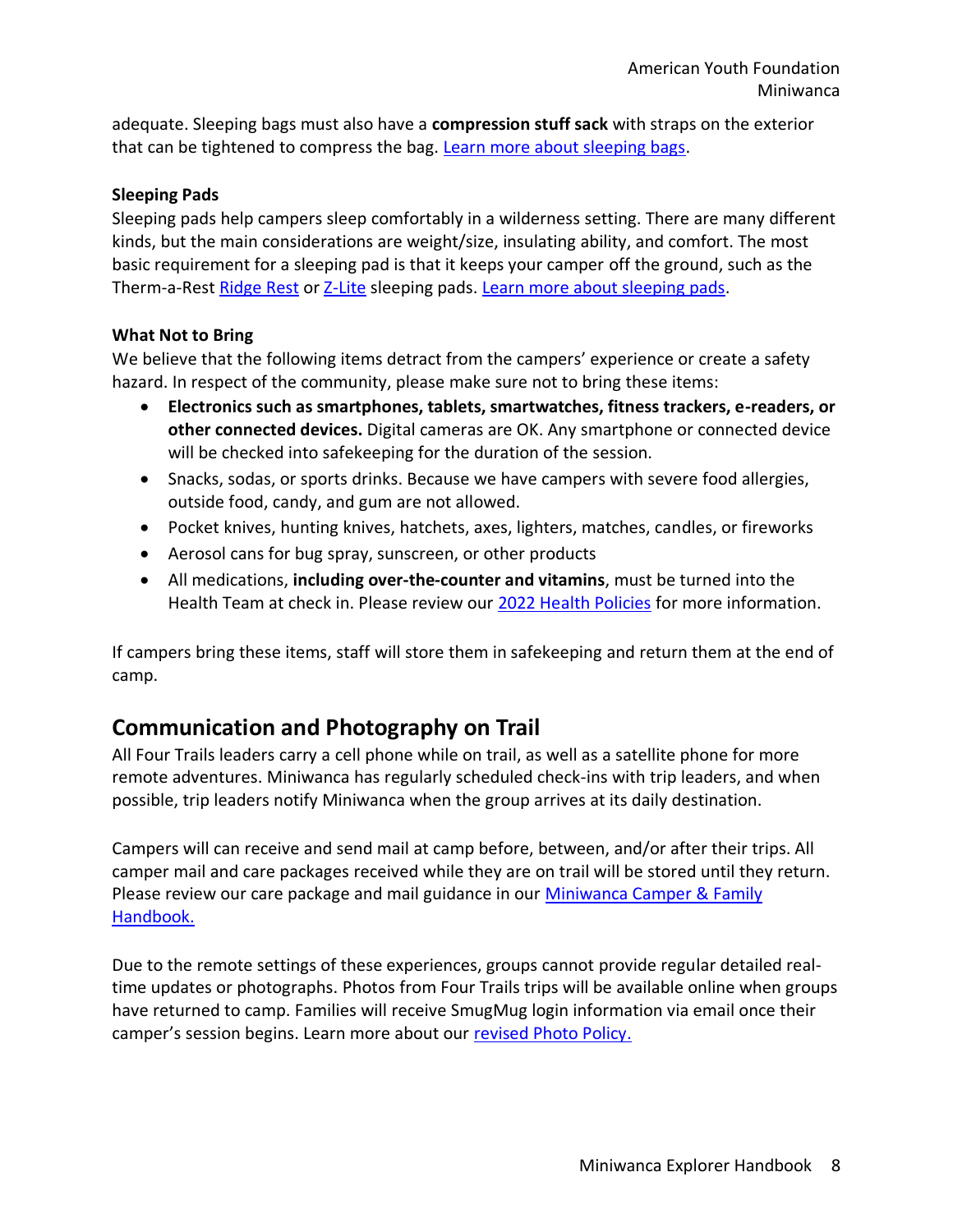## **Meals on Trail**

Backpacking and paddling trip food is supplied by our Food Pack-Out System. Leaders plan and provide menus aligned with the values of the [Miniwanca Food Program.](https://ayf.com/wp-content/uploads/2022/03/2022-Miniwanca-Handbook.pdf) Where possible, we offer premium fuel options, including whole grains, fresh fruit and vegetables, and alternative proteins. Leaders ensure campers receive food that helps them power through the day (complex carbohydrates and sugars, healthy fats), food that helps them grow (nourishing proteins such as nuts, beans, grains, dairy, and meat when available), and food that gives them a healthy glow (fresh fruits and vegetables).

Our goal is to ensure all campers are eating healthy meals in sufficient quantities. Junk food, candy, and soda do not provide the same level of nutrition as other food options, and in some cases may harm a physically active body. Campers cannot bring these items to camp or on trail.

## **Camper Money on Trail**

Campers are allowed spending money for souvenirs. **Miniwanca aims to minimize inequities in pocket money between campers.** We ask camp families provide pocket money **that does not exceed** the following amounts:

- \$30 for **Explorer** campers
- \$50 for **Adventurer** campers
- \$50 for **Voyageur** campers

Miniwanca will collect spending money on Opening Day and distribute it to campers for their trips. Families must provide cash. Miniwanca does not use camp store accounts, and we cannot charge credit cards to provide a cash advance on-trail spending.

## **Weather Conditions on Trail**

Weather on the roads, rivers, lakes, and trails can change quickly and be severe, affecting the plans of a trip group. Rain can cause less than adequate conditions, including slippery terrain, increased workload for the paddler or hiker, and loss of body heat on cool days.

All these conditions are manageable, and Miniwanca has policies in place to respond to various weather conditions. It is important that all campers are physically fit and come prepared with the correct equipment. Please follow the equipment recommendations in this handbook.

Each trip group will carry a weather radio that provides a forecast including direction and strength of wind, visibility, and general weather for the next 24 hours. These radios help trip leaders make informed decisions about how the group travels.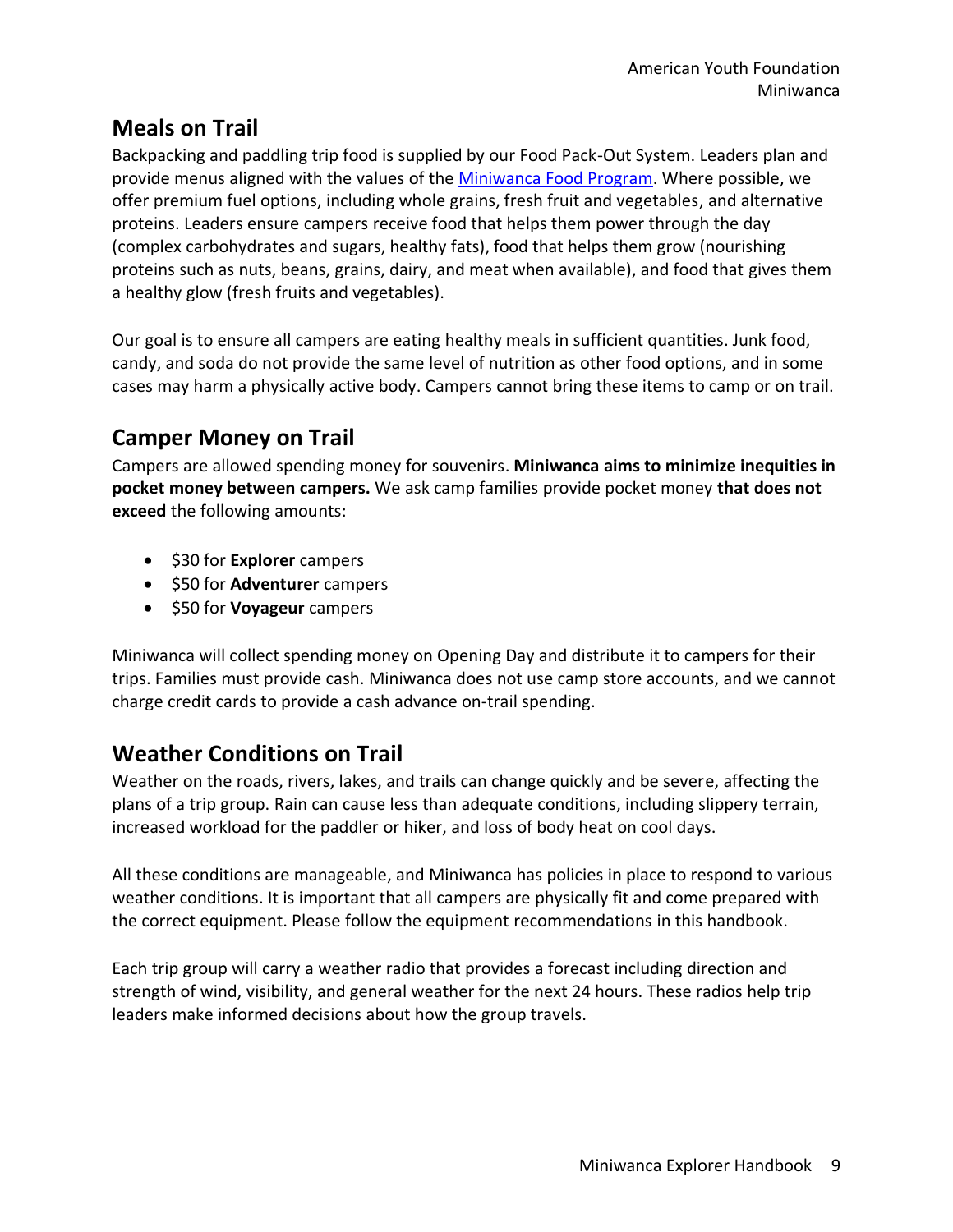## **Sanitation and Hygiene on Trail**

Sanitation and hygiene are just as important on-trail as they are in camp. For the health and safety of all group members, we encourage the following:

- Hand washing/sanitation is mandatory before all meals and after going to the bathroom.
- Groups use public facilities when available and practice Leave No Trace ethics.
- Personal and group dishes will be washed and sanitized after every meal. All food scraps will be disposed of responsibly.

## **Removal from Trips**

It is never easy to decide a camper should be dismissed, and we know it is a difficult thing for families to hear. **Behaviors that result in immediate dismissal include but are not limited to: threat to harm self or others, possession or use of drugs or alcohol, or possession of a weapon**. AYF staff must balance what is best for the group and community with the needs of an individual camper. If a camper's actions, statements, or attitude negatively affect their cabin or the wider AYF community, or if a camper is physically, mentally, socially, or emotionally unable to participate in camp activities, they may be dismissed. Please review Miniwanca's full Behavior and Dismissal Polices in the [2022 Camper & Family Handbook.](https://ayf.com/wp-content/uploads/2022/03/2022-Miniwanca-Handbook.pdf) If a camper is removed from a trip, AYF staff will return the camper to Miniwanca or a local airport. Families are responsible for picking up their camper as soon as possible.

If a camper is injured or becomes ill on trail, staff will arrange for the camper to be transported to the nearest hospital, and a Miniwanca staff member will contact the parent or guardian with the hospital's contact information.

If a camper cannot continue the trip, Miniwanca will arrange transportation back to camp, and parents should pick up their child as soon as possible. Parents are responsible for all medical and associated evacuation costs. Families may be eligible for a prorated tuition medical refund. Please review Miniwanca's full Withdrawal and Dismissal Policy in the [2022 Camper & Family](https://ayf.com/wp-content/uploads/2022/03/2022-Miniwanca-Handbook.pdf)  [Handbook.](https://ayf.com/wp-content/uploads/2022/03/2022-Miniwanca-Handbook.pdf)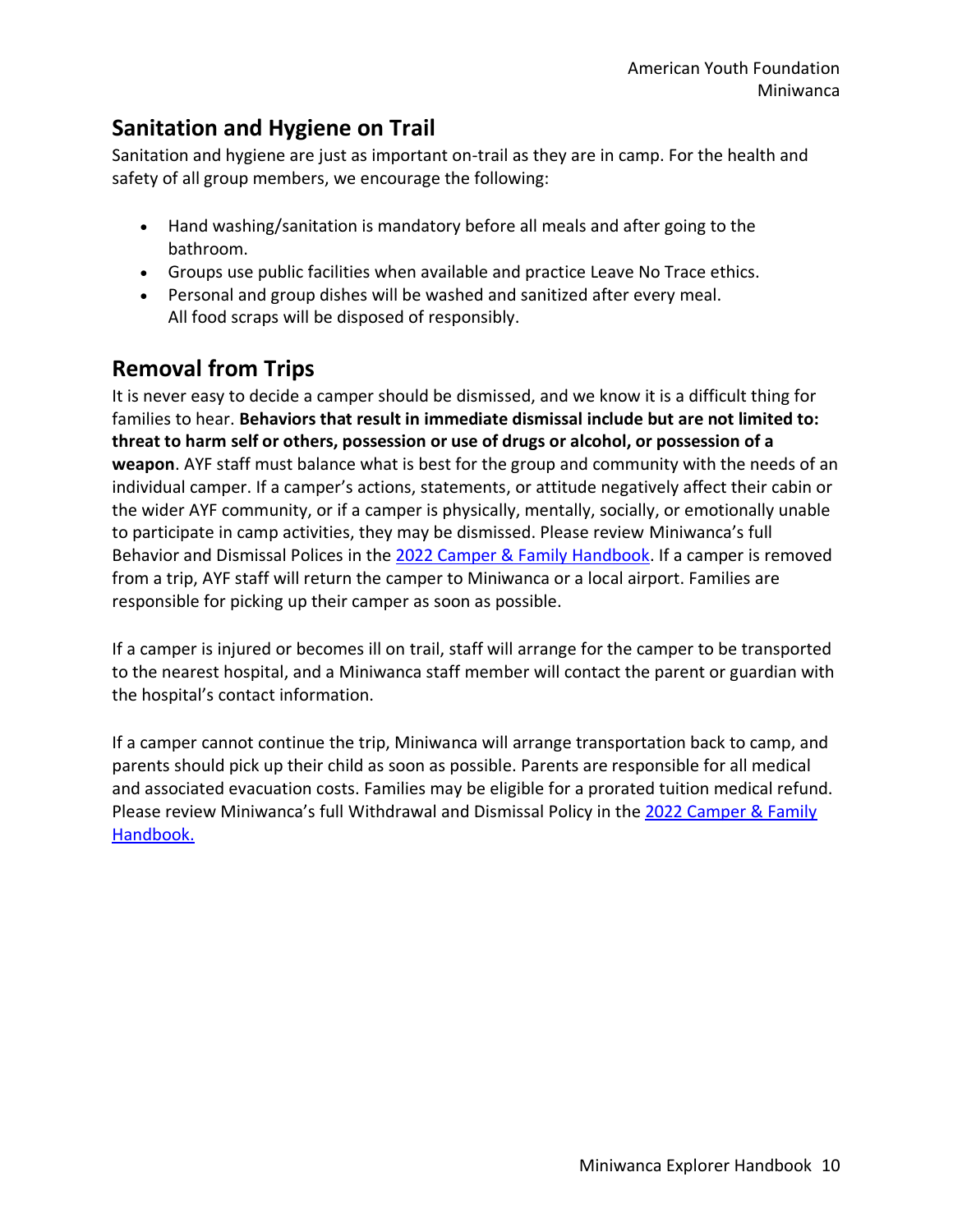## **Explorer Canoeing Program**

Miniwanca's Explorer paddling program introduces campers to the fundamentals of canoeing during extended river trips. Explorers will experience the Manistee River, one of Michigan's most pristine rivers, paddling a 15-mile section below Hodenpyl Dam. All gear is loaded in dry bags and water-tight containers and transported in canoes to the next approved campsite along the Manistee.

#### **What is an average day like on the river?**

Groups will generally paddle between 3 and 7 hours a day, depending on wind, group speed, and water level. They will stay at pre-determined campsites, so it's important they make it to camp in plenty of time to find an adequate place to stay overnight.

Wake up times and mealtimes will vary and will depend on the group's time management, efficiency, and other environmental factors, keeping in mind the importance of getting into camp with time to make dinner and enjoy the evening.

Throughout the day, campers and leaders will exercise all four folds to work towards logistical, personal, and group goals. Trip groups will also engage in some type of reflective activity in hopes of bringing meaning to their individual and group experiences.

#### **Are there any special gear considerations for paddlers?**

Please consult the [Explorer Packing List](https://ayf.com/wp-content/uploads/2022/04/MW-EXP-Packing-List-2022.pdf) for a comprehensive list of gear. The following are recommendations specifically for paddling trips:

- **Extra Clothing:** Campers should have a "wet set" of clothing to wear while paddling and a "dry set" to wear once they make camp. Both sets should follow the Four Trails guidelines for clothing fabric.
- **Water Shoes:** All paddlers must wear closed-toe shoes while swimming and cooking. **Crocs, Tevas, and other hybrid sandal-shoes are not closed toe.** If you can see your toes, they are not considered closed toe. While some shoes may overlap in purpose, but it is preferable to have a dry pair of closed-toe shoes for the evenings.
- **Hats:** All campers are required to have a hat for sun protection, preferably a wide-brim hat they can secure to themselves in windy conditions. Campers must also have a fleece or woolen hat to wear at night, as the temperatures can vary greatly.

#### **What equipment does Miniwanca provide?**

In addition to a canoe, Miniwanca will provide paddles, personal flotation devices, and dry bags. Miniwanca also provides camping equipment including tents, stoves, fuel, food, water containers, and sanitation items.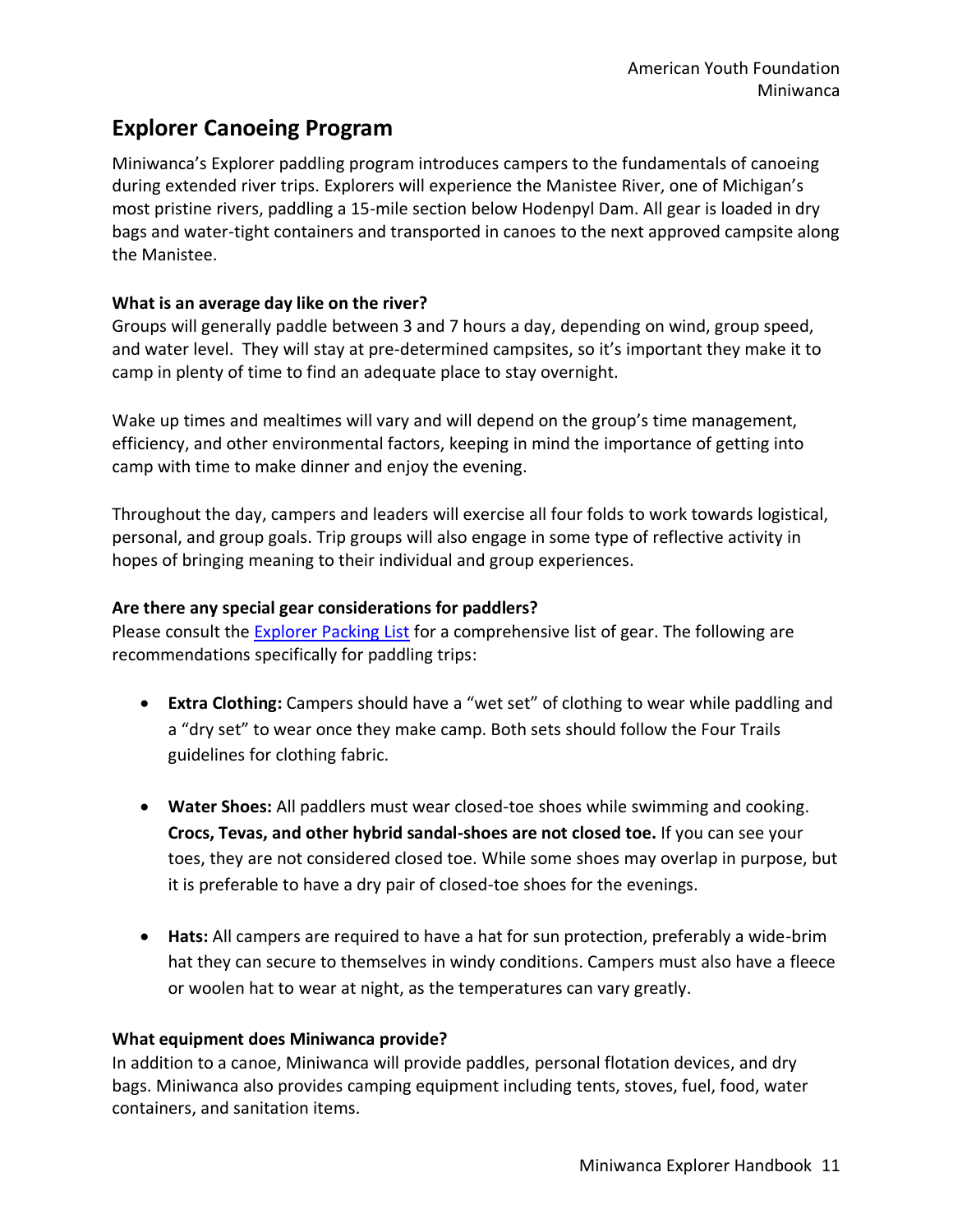Trip leaders carry an extensive first aid kit and are trained in high-level first aid. Leaders also have cell or satellite phones and are in regular contact with Miniwanca. Finally, leaders also carry maps and resources to assist in route navigation and camping arrangements.

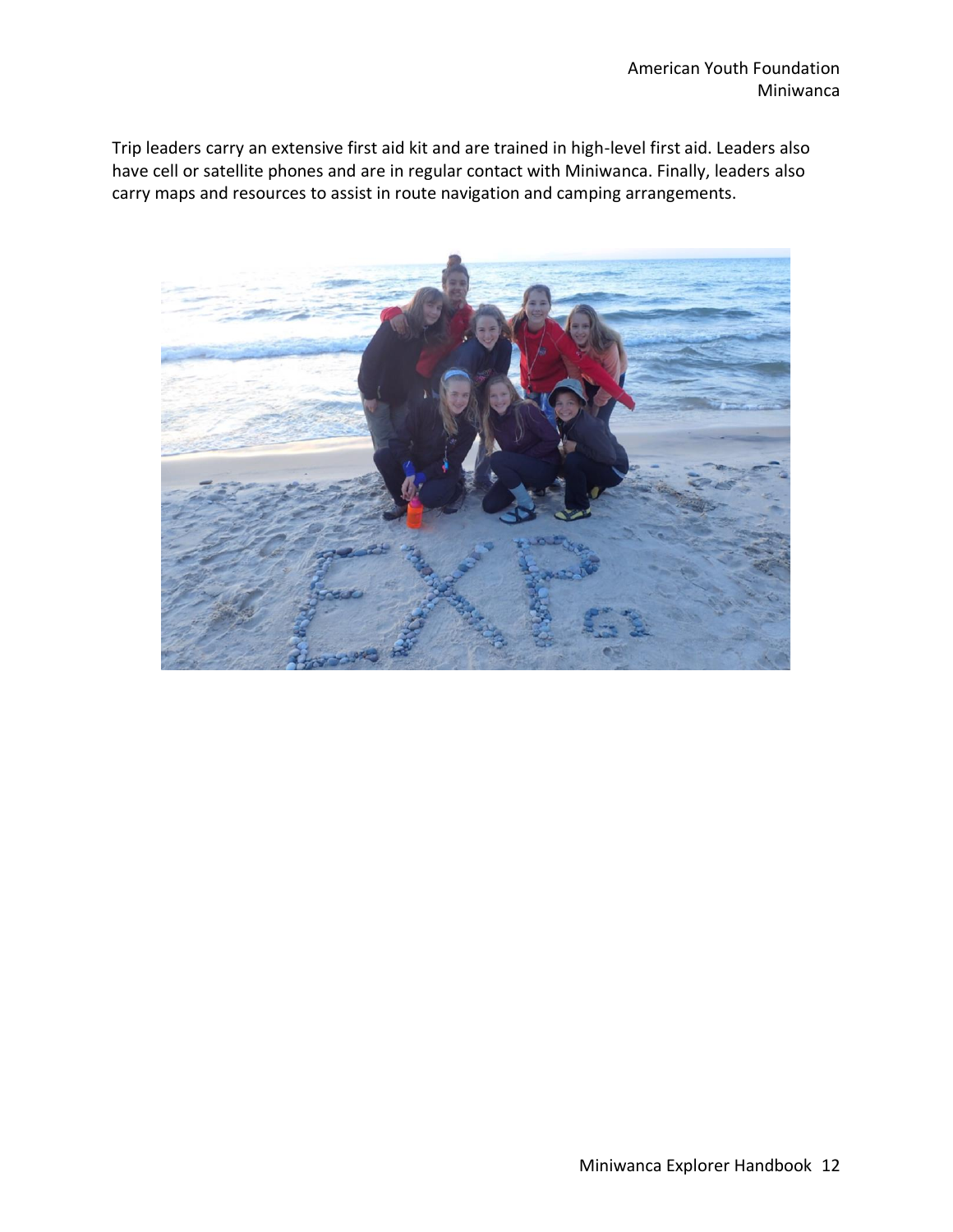## **Explorer Backpacking Program**

Miniwanca's Explorer backpacking program introduces campers to extended multiday hiking in the backcountry, while living as a low-impact mobile community. Campers will hike 3 to 7 miles a day on the Manistee River Trail.

Campers will carry their personal gear and a portion of the group gear. Packs may weigh between 30 and 50 pounds, and trip leaders are very intentional about each participant's packto-body weight ratio.

#### **What is an average day like on trail?**

Groups will hike 4 days, averaging 4 to 6 miles per day with some low mileage days (0-3 miles) to recharge. They will adhere to a leave-no-trace ethic and follow all backpacking and camping procedures. They will stay at pre-determined campsites, so it's important they make it to camp in plenty of time to find an adequate place to stay overnight.

Wake up times and mealtimes will vary and will depend on the group's time management, efficiency, and other environmental factors, keeping in mind the importance of getting into camp with time to make dinner and enjoy the evening.

Throughout the day, campers and leaders will exercise all four folds to work towards logistical, personal, and group goals. Trip groups will also engage in a reflective activity that adds meaning to their individual and group experiences.